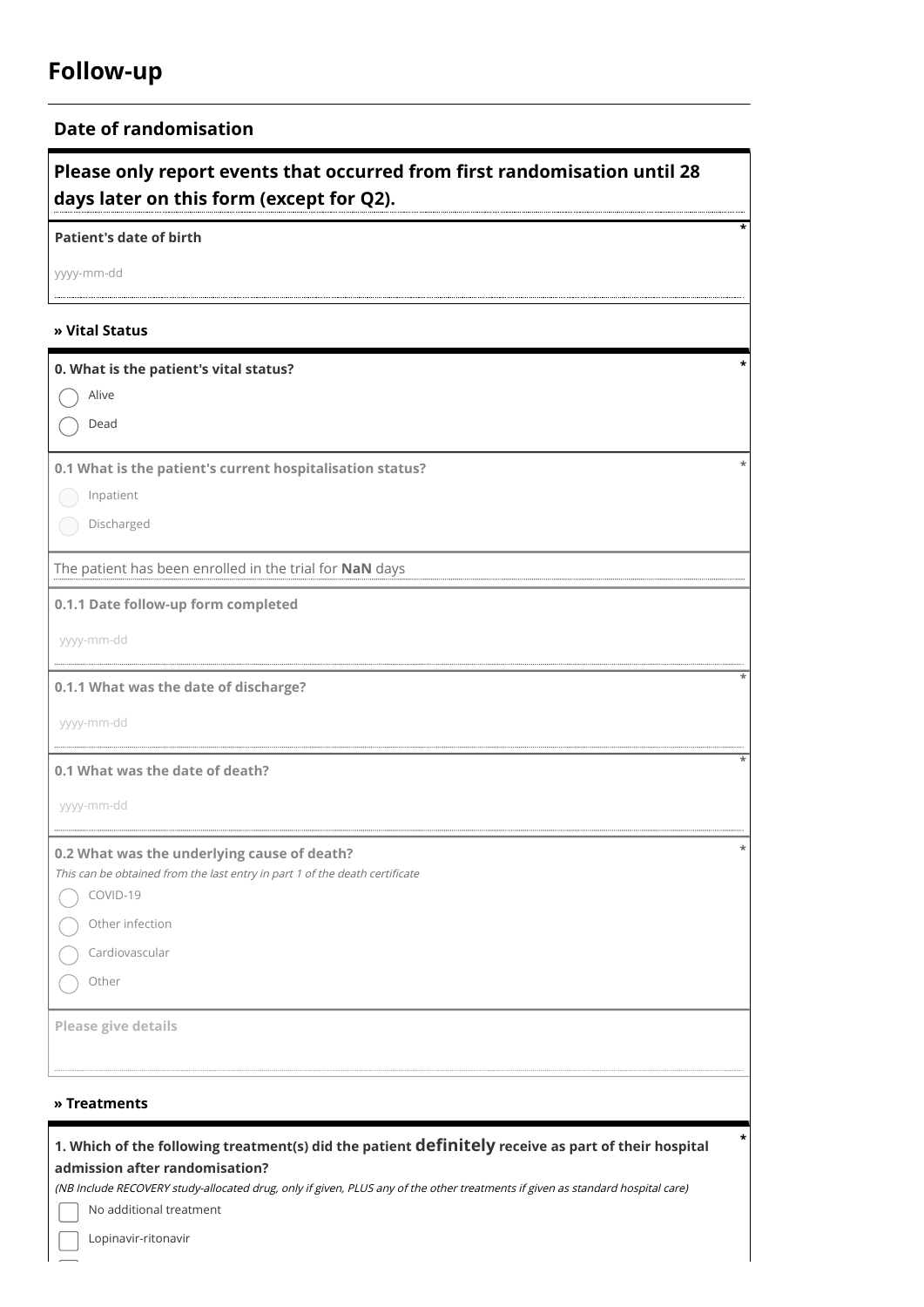| Corticosteroid (dexamethasone, prednisolone, hydrocortisone or methylprednisolone)                                                                                              |
|---------------------------------------------------------------------------------------------------------------------------------------------------------------------------------|
| Hydroxychloroquine                                                                                                                                                              |
| Azithromycin or other macrolide (eg, clarithromycin, erythromycin)                                                                                                              |
| Tocilizumab or sarilumab                                                                                                                                                        |
| Remdesivir                                                                                                                                                                      |
| Intravenous immunoglobulin                                                                                                                                                      |
| Synthetic monoclonal antibodies (REGN10933+REGN10987)                                                                                                                           |
| Aspirin                                                                                                                                                                         |
| Colchicine                                                                                                                                                                      |
| Baricitinib                                                                                                                                                                     |
| Anakinra                                                                                                                                                                        |
| Favipiravir                                                                                                                                                                     |
| Empagliflozin                                                                                                                                                                   |
| Ivermectin                                                                                                                                                                      |
| Oseltamivir                                                                                                                                                                     |
| Other neuraminidase inhibitor (e.g. zanamivir, laninamivir)                                                                                                                     |
| Baloxavir                                                                                                                                                                       |
| Sotrovimab                                                                                                                                                                      |
| Molnupiravir                                                                                                                                                                    |
| Paxlovid                                                                                                                                                                        |
| Please select number of days the patient received corticosteroid (dexamethasone, prednisolone,<br>hydrocortisone or methylprednisolone) (of any dose)<br>5<br>6<br>10<br>7<br>8 |
| <b>Dosing information:</b>                                                                                                                                                      |
| 6 mg dexamethasone is equivalent to 40 mg prednisolone or 160 mg hydrocortisone or 32 mg<br>methylprednisolone.                                                                 |
| 10 mg dexamethasone is equivalent to 67 mg prednisolone or 267 mg hydrocortisone or 53 mg<br>methylprednisolone                                                                 |
| 20 mg dexamethasone is equivalent to 133 mg prednisolone or 534 mg hydrocortisone or 106 mg<br>methylprednisolone                                                               |
| Please indicate the highest dose received on a single day during the 10 days after randomisation                                                                                |
| <6 mg dexamethasone                                                                                                                                                             |
| 6 mg dexamethasone                                                                                                                                                              |
| >6 mg and <= 10 mg dexamethasone                                                                                                                                                |
| >10 mg and <20 mg dexamethasone                                                                                                                                                 |
| 20 mg dexamethasone                                                                                                                                                             |
| >20 mg dexamethasone                                                                                                                                                            |
| Please select number of doses of tocilizumab or sarilumab the patient received                                                                                                  |
| >1                                                                                                                                                                              |
| Please select number of days the patient received remdesivir                                                                                                                    |
| 9<br>10                                                                                                                                                                         |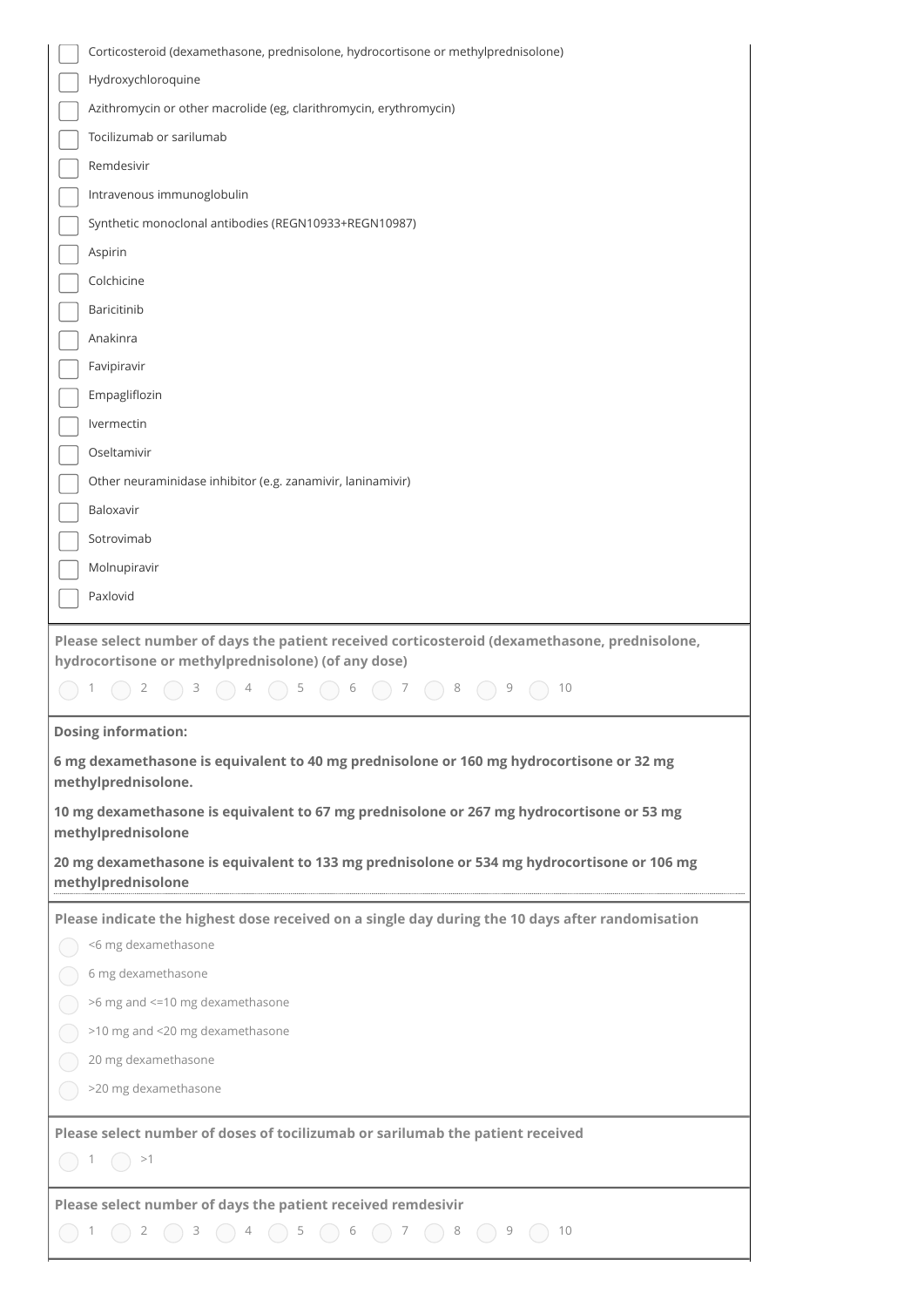| Please select number of days the patient received baricitinib                                                                                                                                                |
|--------------------------------------------------------------------------------------------------------------------------------------------------------------------------------------------------------------|
|                                                                                                                                                                                                              |
| Please select number of days the patient received anakinra                                                                                                                                                   |
|                                                                                                                                                                                                              |
|                                                                                                                                                                                                              |
| Please select the proportion of days the patient received empagliflozin during the first 28 days<br>after randomisation (or from randomisation to date of discharge if this is sooner)                       |
| Most days (≥90%) $\qquad$ Some days (≥50% <90%) $\qquad$ Few days (<50% of days, but not zero) $\qquad$ None                                                                                                 |
|                                                                                                                                                                                                              |
| Please select number of days the patient received oseltamivir                                                                                                                                                |
| $\bigcirc$ 1 $\bigcirc$ 2 $\bigcirc$ 3 $\bigcirc$ 4 $\bigcirc$ 5 $\bigcirc$ 6 $\bigcirc$ 7 $\bigcirc$ 8 $\bigcirc$ 9 $\bigcirc$ 10                                                                           |
| Please select number of doses of baloxavir the patient received                                                                                                                                              |
| $\bigcirc$ 1 $\bigcirc$ 2                                                                                                                                                                                    |
| Did the participant experience an infusion reaction during or within 2 hours after the sotrovimab<br>infusion?                                                                                               |
| $\bigcirc$ Yes                                                                                                                                                                                               |
| $\bigcirc$ No                                                                                                                                                                                                |
|                                                                                                                                                                                                              |
|                                                                                                                                                                                                              |
|                                                                                                                                                                                                              |
| How severe was the reaction?                                                                                                                                                                                 |
| ( ) Mild (no intervention required)                                                                                                                                                                          |
| (C) Moderate (eg, antihistamines or steroids required)                                                                                                                                                       |
| Severe (adrenaline required)                                                                                                                                                                                 |
| Was the infusion completed?                                                                                                                                                                                  |
| $\bigcirc$ Yes                                                                                                                                                                                               |
| $\bigcirc$ No                                                                                                                                                                                                |
| Please select the number of days the patient received molnupiravir                                                                                                                                           |
| $\begin{array}{ccc}\n\bullet & \bullet & \bullet & \bullet & \bullet \\ \bullet & \bullet & \bullet & \bullet & \bullet & \bullet \\ \bullet & \bullet & \bullet & \bullet & \bullet & \bullet\n\end{array}$ |
|                                                                                                                                                                                                              |
| Was the participant provided with treatment to complete the course at home?                                                                                                                                  |
| $\bigcirc$ Yes                                                                                                                                                                                               |
| $\bigcap$ No                                                                                                                                                                                                 |
| Please select the number of days the patient received Paxlovid                                                                                                                                               |
|                                                                                                                                                                                                              |
| Was the participant provided with treatment to complete the course at home?                                                                                                                                  |
| $\bigcirc$ Yes                                                                                                                                                                                               |
| $\bigcap$ No                                                                                                                                                                                                 |
|                                                                                                                                                                                                              |
| Only required if Q17.0 and or Q17.1 on the Randomisation form were answered Yes                                                                                                                              |
| Was the baseline serum sample collected?                                                                                                                                                                     |
| Yes                                                                                                                                                                                                          |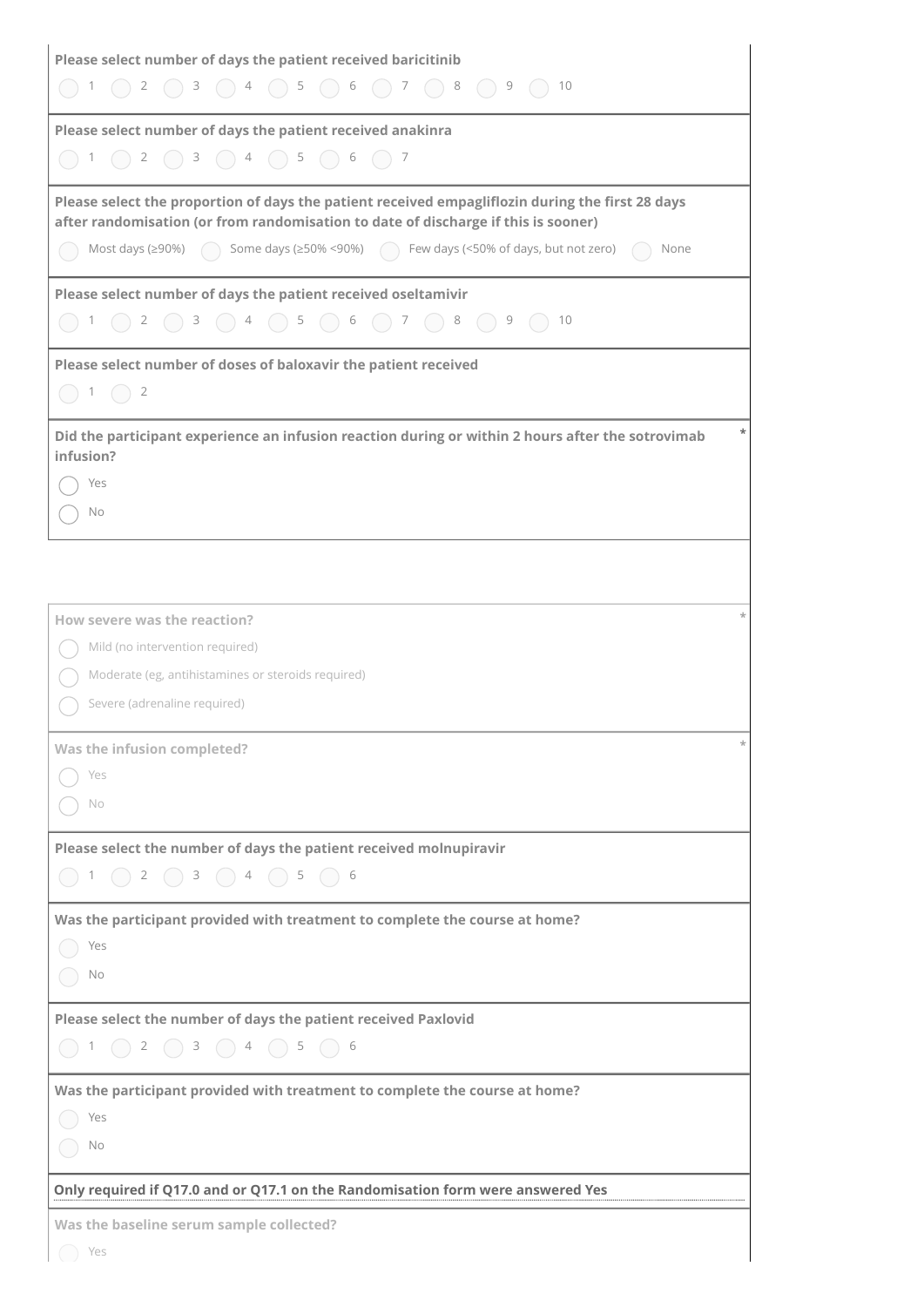**» Cardiac arrhythmia**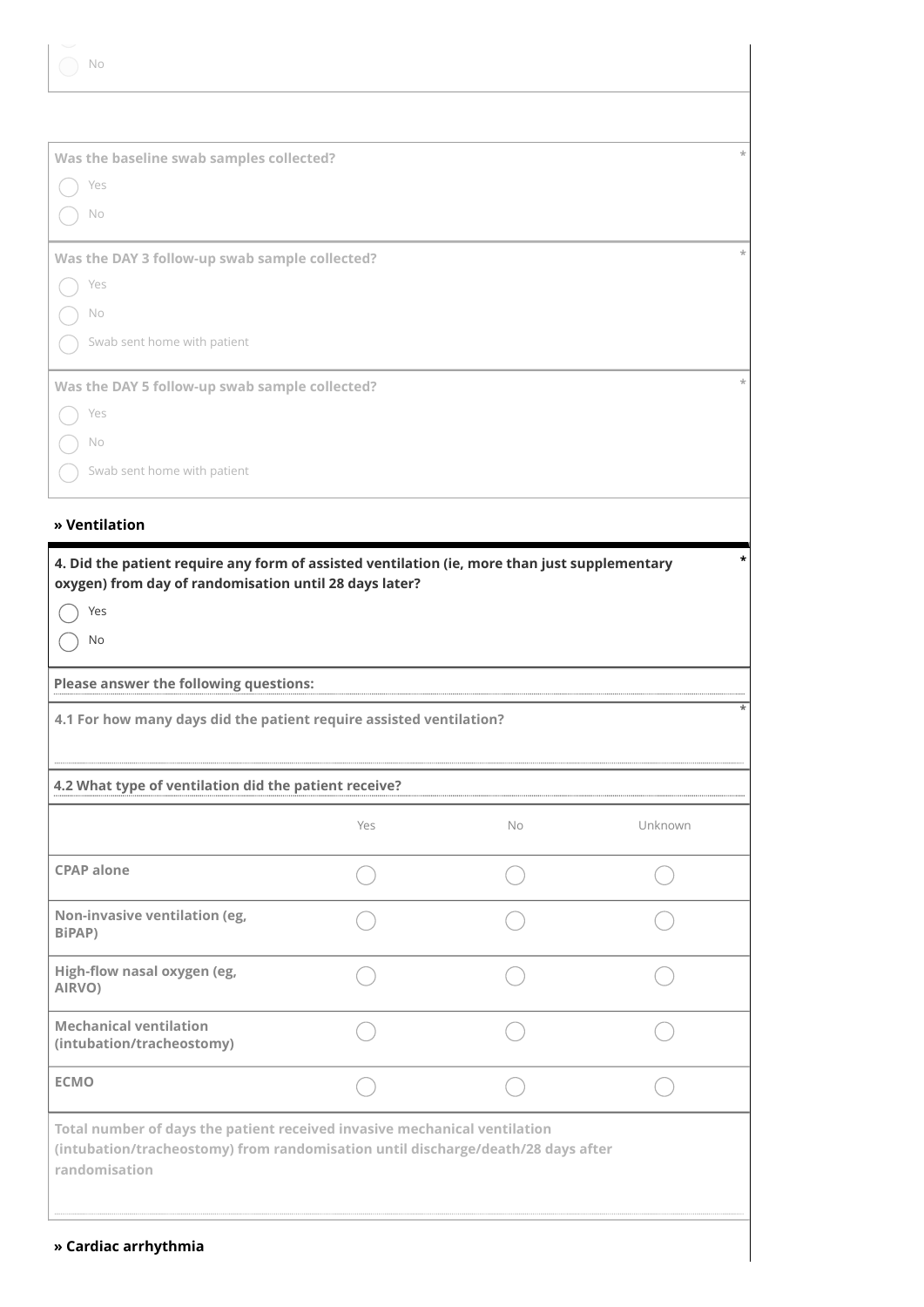| 5. Has the patient been documented to have a NEW cardiac arrhythmia at any point since the                                                                                                                                                                                                               |                                   |                                |                                                   |
|----------------------------------------------------------------------------------------------------------------------------------------------------------------------------------------------------------------------------------------------------------------------------------------------------------|-----------------------------------|--------------------------------|---------------------------------------------------|
| main randomisation until 28 days later?                                                                                                                                                                                                                                                                  |                                   |                                |                                                   |
| Yes                                                                                                                                                                                                                                                                                                      |                                   |                                |                                                   |
| No                                                                                                                                                                                                                                                                                                       |                                   |                                |                                                   |
| Unknown                                                                                                                                                                                                                                                                                                  |                                   |                                |                                                   |
| 5.1 Please select all of the following which apply                                                                                                                                                                                                                                                       |                                   |                                |                                                   |
| Atrial flutter or atrial fibrillation                                                                                                                                                                                                                                                                    |                                   |                                |                                                   |
| Supraventricular tachycardia                                                                                                                                                                                                                                                                             |                                   |                                |                                                   |
| Ventricular tachycardia (including torsades de pointes)                                                                                                                                                                                                                                                  |                                   |                                |                                                   |
| Ventricular fibrillation                                                                                                                                                                                                                                                                                 |                                   |                                |                                                   |
| Atrioventricular block requiring intervention (eg. cardiac pacing)                                                                                                                                                                                                                                       |                                   |                                |                                                   |
| » Renal outcomes                                                                                                                                                                                                                                                                                         |                                   |                                |                                                   |
| 6. Did the patient require use of renal dialysis or haemofiltration from main randomisation until<br>28 days later?                                                                                                                                                                                      |                                   |                                |                                                   |
| Yes                                                                                                                                                                                                                                                                                                      |                                   |                                |                                                   |
| No                                                                                                                                                                                                                                                                                                       |                                   |                                |                                                   |
| 6.1 Please enter the highest creatinine level<br>recorded after randomisation until 28 days<br>later.                                                                                                                                                                                                    | $\ast$<br>Unit<br>umol/L<br>mg/dL | Date<br>recorded<br>yyyy-mm-dd | Select if<br>creatinine<br>level not<br>available |
|                                                                                                                                                                                                                                                                                                          |                                   |                                | Not<br>available                                  |
| » Thrombosis and bleeding                                                                                                                                                                                                                                                                                |                                   |                                |                                                   |
| 7. During the first 28 days after randomisation (or until discharge if sooner), did the participant<br>have a thrombotic event?<br>Yes                                                                                                                                                                   |                                   |                                | *                                                 |
| No                                                                                                                                                                                                                                                                                                       |                                   |                                |                                                   |
| Unknown                                                                                                                                                                                                                                                                                                  |                                   |                                |                                                   |
| 7.1 Please indicate the type of thrombotic event<br>Select all that apply<br>Pulmonary embolism<br>Deep-vein thrombosis<br>Ischaemic stroke<br>Myocardial infarction<br>Systemic arterial embolism<br>Other                                                                                              |                                   |                                |                                                   |
| 8. During the first 28 days after randomisation (or until discharge if sooner), did the participant<br>experience clinically-significant bleeding ie, intra-cranial bleeding or bleeding that required<br>intervention (eg, surgery, endoscopy or vasoactive drugs) or a blood transfusion?<br>Yes<br>No |                                   |                                | *                                                 |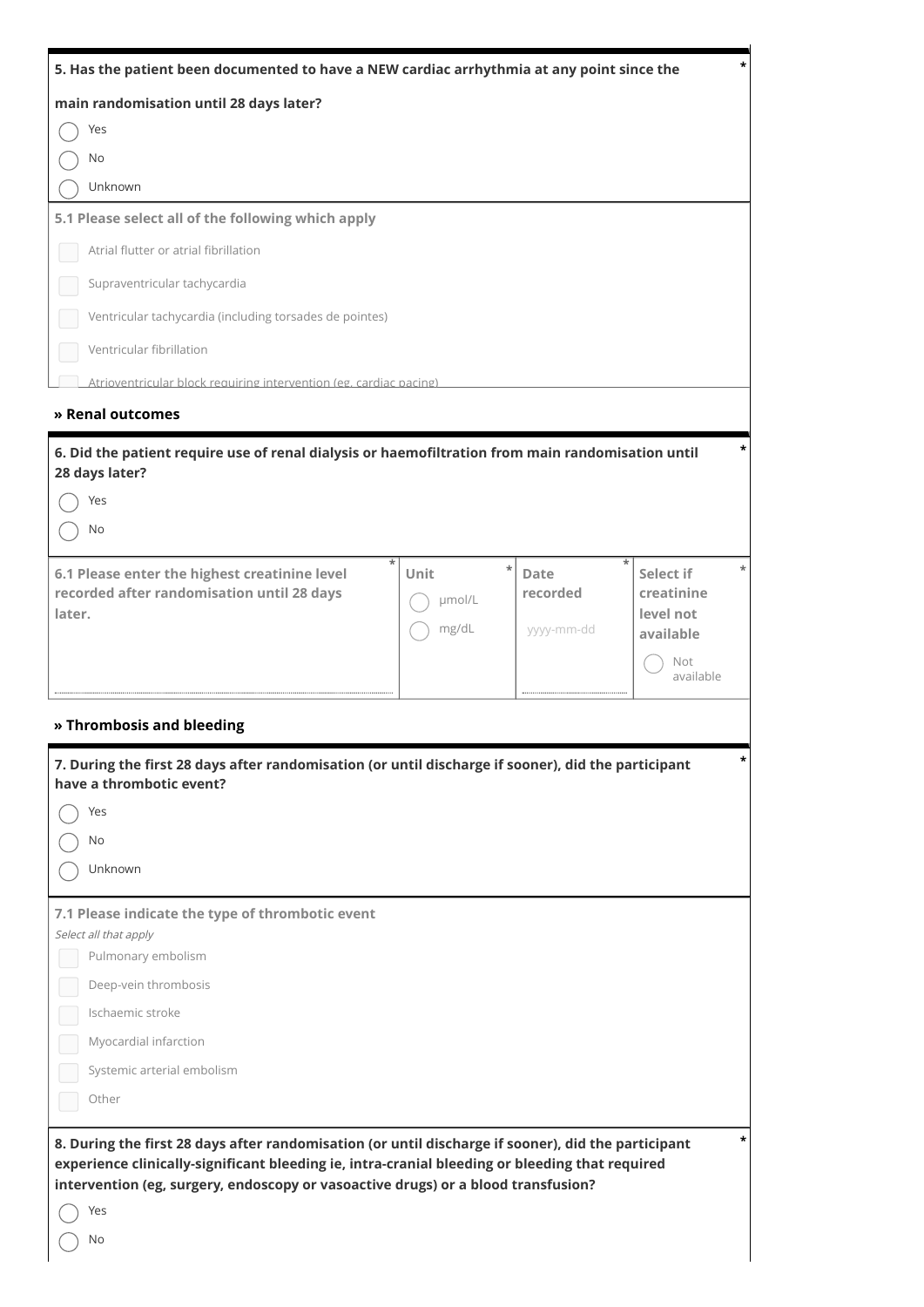| $\ast$<br>8.1 Please indicate the site(s) of bleeding<br>Select all that apply<br>Intra-cranial                                          |
|------------------------------------------------------------------------------------------------------------------------------------------|
| Gastrointestinal                                                                                                                         |
| Other                                                                                                                                    |
| $\ast$<br>8.2 Please indicate which interventions were required to manage the bleed<br>Select all that apply<br><b>Blood transfusion</b> |
| Surgery                                                                                                                                  |
| Endoscopy                                                                                                                                |
| Vasoactive drugs (e.g. inotropes on ICU)                                                                                                 |
| None of the above                                                                                                                        |
| » Other infections                                                                                                                       |
| *<br>9. During the first 28 days after randomisation (or until discharge if sooner), did the participant<br>develop another infection?   |
| Yes                                                                                                                                      |
|                                                                                                                                          |
| No                                                                                                                                       |
| Unknown                                                                                                                                  |
| 9.1 Please indicate the type of infection                                                                                                |
| Select all that apply<br>Pneumonia                                                                                                       |
| Urinary tract                                                                                                                            |
| Biliary                                                                                                                                  |
| Other intra-abdominal                                                                                                                    |
| Blood stream                                                                                                                             |
| Skin                                                                                                                                     |
| Other                                                                                                                                    |
| Pneumonia - please indicate the putative organism                                                                                        |
| Bacterial<br>Fungal<br>Unknown<br>Other<br>Viral                                                                                         |
| <b>Please indicate the virus</b>                                                                                                         |
| NB do not record the virus leading to study entry<br>SARS-CoV-2<br>Influenza<br>Other/unknown                                            |
| Urinary tract - please indicate the putative organism<br>Fungal<br>Unknown<br>Bacterial<br>Other<br>(                                    |

**Biliary please indicate the putative organism**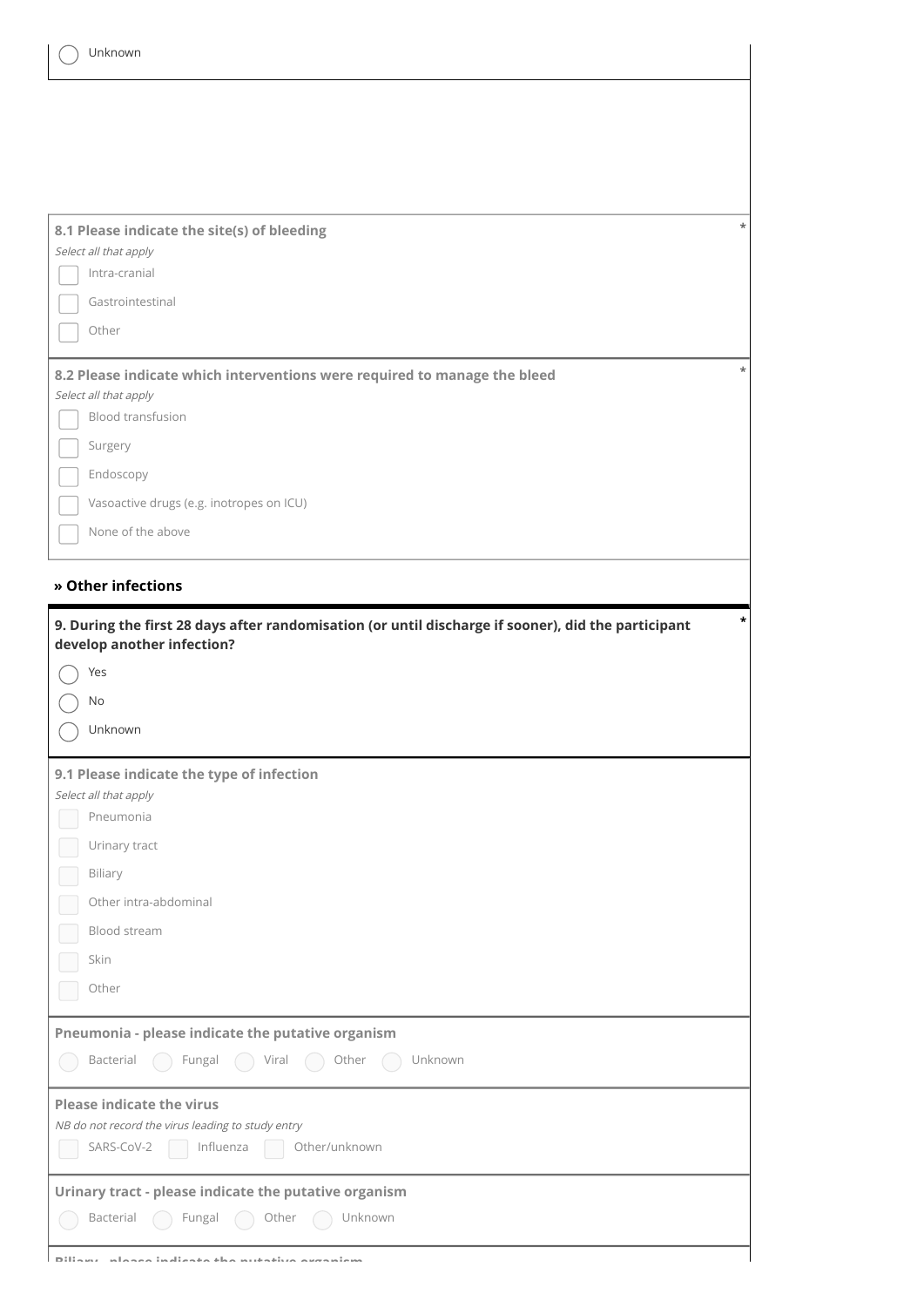| <b>Billary - please indicate the putative organism</b>                                                                                                                                                                                 |           |             |                                            |            |
|----------------------------------------------------------------------------------------------------------------------------------------------------------------------------------------------------------------------------------------|-----------|-------------|--------------------------------------------|------------|
| Bacterial<br>Fungal                                                                                                                                                                                                                    | Other     | Unknown     |                                            |            |
| Intra-abdominal - please indicate the putative organism                                                                                                                                                                                |           |             |                                            |            |
| Bacterial<br>Fungal                                                                                                                                                                                                                    | Other     | Unknown     |                                            |            |
| Blood stream - please indicate the putative organism<br>Please only select this if positive blood culture but no known anatomical site found<br>Fungal<br>Bacterial                                                                    | ( ) Other | ( ) Unknown |                                            |            |
| Skin - please indicate the putative organism<br>Bacterial<br>Fungal                                                                                                                                                                    | Viral     | Other       | Unknown                                    |            |
| Other - please indicate the putative organism<br>Bacterial<br>Fungal<br>Unknown                                                                                                                                                        | Other     |             | <b>Please describe the anatomical site</b> |            |
| » Metabolic complications                                                                                                                                                                                                              |           |             |                                            |            |
| 10. During the first 28 days after randomisation (or until discharge if sooner), did the participant<br>have any of the following?                                                                                                     |           |             |                                            |            |
|                                                                                                                                                                                                                                        |           | Yes         | No                                         | Unknown    |
| <b>Ketoacidosis</b><br>Ketoacidosis is defined as (i) ketosis (blood<br>ketones ≥1.5 mmol/L or urine ketones ≥2+)<br>AND (ii) metabolic acidosis (eg, bicarbonate <15<br>mmol/L) AND (iii) no obvious alternative cause<br>of acidosis | *         |             |                                            |            |
| Hyperglycaemic hyperosmolar<br>state                                                                                                                                                                                                   | *         |             |                                            |            |
| <b>Other hyperglycaemia</b><br>requiring new use of insulin                                                                                                                                                                            | *         |             |                                            |            |
| Severe hypoglycaemia<br>Hypoglycaemia causing reduced conscious<br>level requiring another person to help recover.                                                                                                                     | $\ast$    |             |                                            |            |
| » Other safety outcomes                                                                                                                                                                                                                |           |             |                                            |            |
| 11. Did the participant experience a seizure after randomisation?<br>Yes<br>No<br>Unknown                                                                                                                                              |           |             |                                            | *          |
| 11.1 Does the patient have a history of seizures or epilepsy?<br>Yes<br>No<br>Unknown                                                                                                                                                  |           |             |                                            |            |
| 11.2 Please enter the highest ALT (or AST) level recorded after randomisation until 28 days later. If<br>below the limit of detection, enter 0                                                                                         |           |             |                                            |            |
| *<br><b>Date</b>                                                                                                                                                                                                                       | Result    | *           | <b>Upper limit of</b>                      | *<br>Units |

**normal**

 $\sum_{i=1}^{\infty}$  upon  $\sum_{i=1}^{\infty}$